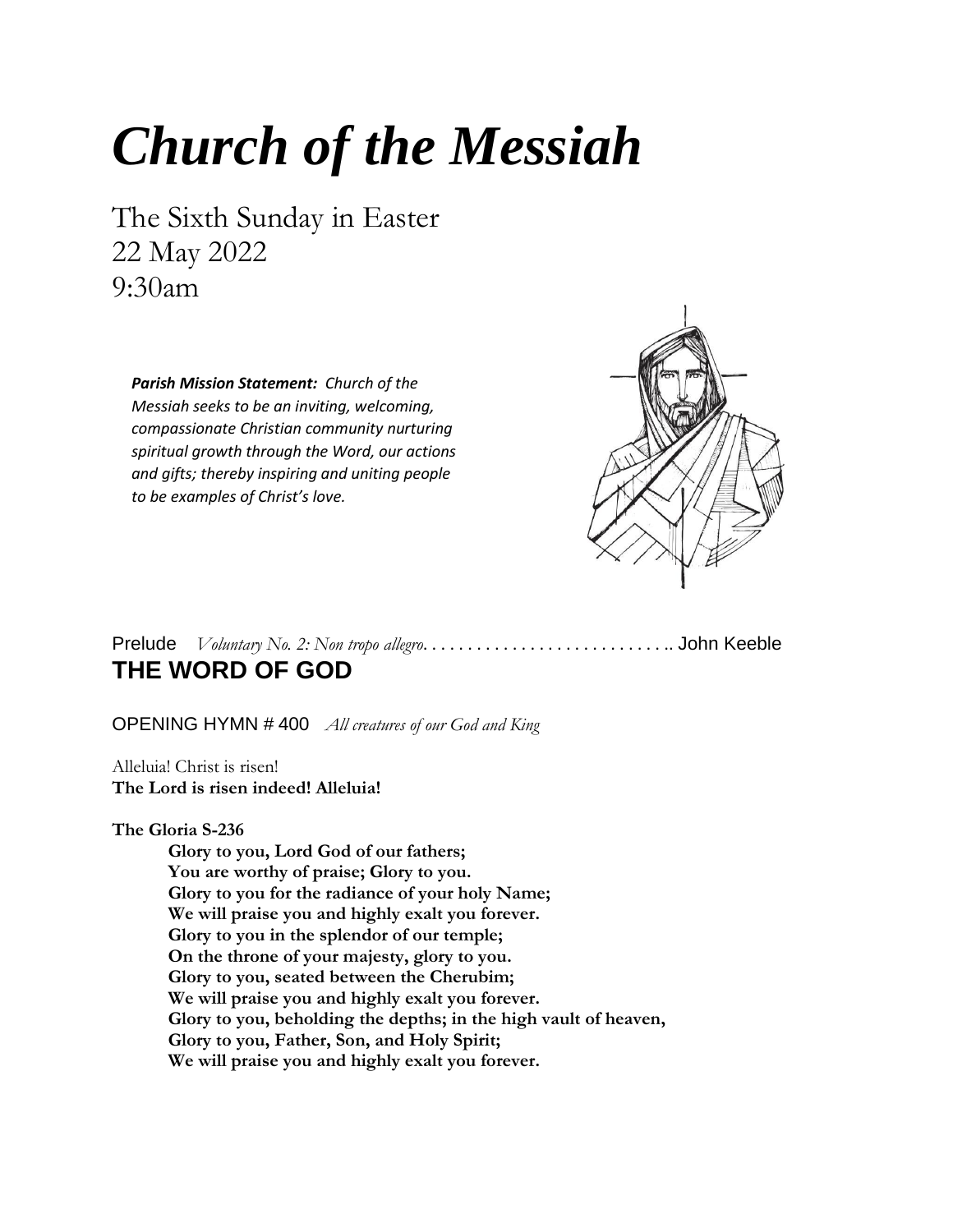#### The Collect of the Day *Sixth Sunday in Easter*

Let us pray.

O God, you have prepared for those who love you such good things as surpass our understanding: Pour into our hearts such love towards you, that we, loving you in all things and above all things, may obtain your promises, which exceed all that we can desire; through Jesus Christ our Lord, who lives and reigns with you and the Holy Spirit, one God, for ever and ever. **Amen.**

#### The First Lesson*Acts 16:9-15*

<sup>9</sup>During the night Paul had a vision: there stood a man of Macedonia pleading with him and saying, "Come over to Macedonia and help us."<sup>10</sup>When he had seen the vision, we immediately tried to cross over to Macedonia, being convinced that God had called us to proclaim the good news to them. <sup>11</sup>We set sail from Troas and took a straight course to Samothrace, the following day to Neapolis,  $^{12}$  and from there to Philippi, which is a leading city of the district of Macedonia and a Roman colony. We remained in this city for some days. <sup>13</sup>On the sabbath day we went outside the gate by the river, where we supposed there was a place of prayer; and we sat down and spoke to the women who had gathered there. <sup>14</sup>A certain woman named Lydia, a worshiper of God, was listening to us; she was from the city of Thyatira and a dealer in purple cloth. The Lord opened her heart to listen eagerly to what was said by Paul. <sup>15</sup>When she and her household were baptized, she urged us, saying, "If you have judged me to be faithful to the Lord, come and stay at my home." And she prevailed upon us.

*After the Lesson, the Reader says:* The Word of the Lord.  **Thanks be to God.**

### Psalm 67

### Epistle *Revelation 21:10, 22-22:5*

 $10$ And in the spirit he carried me away to a great, high mountain and showed me the holy city Jerusalem coming down out of heaven from God.<sup>22</sup>I saw no temple in the city, for its temple is the Lord God the Almighty and the Lamb. <sup>23</sup>And the city has no need of sun or moon to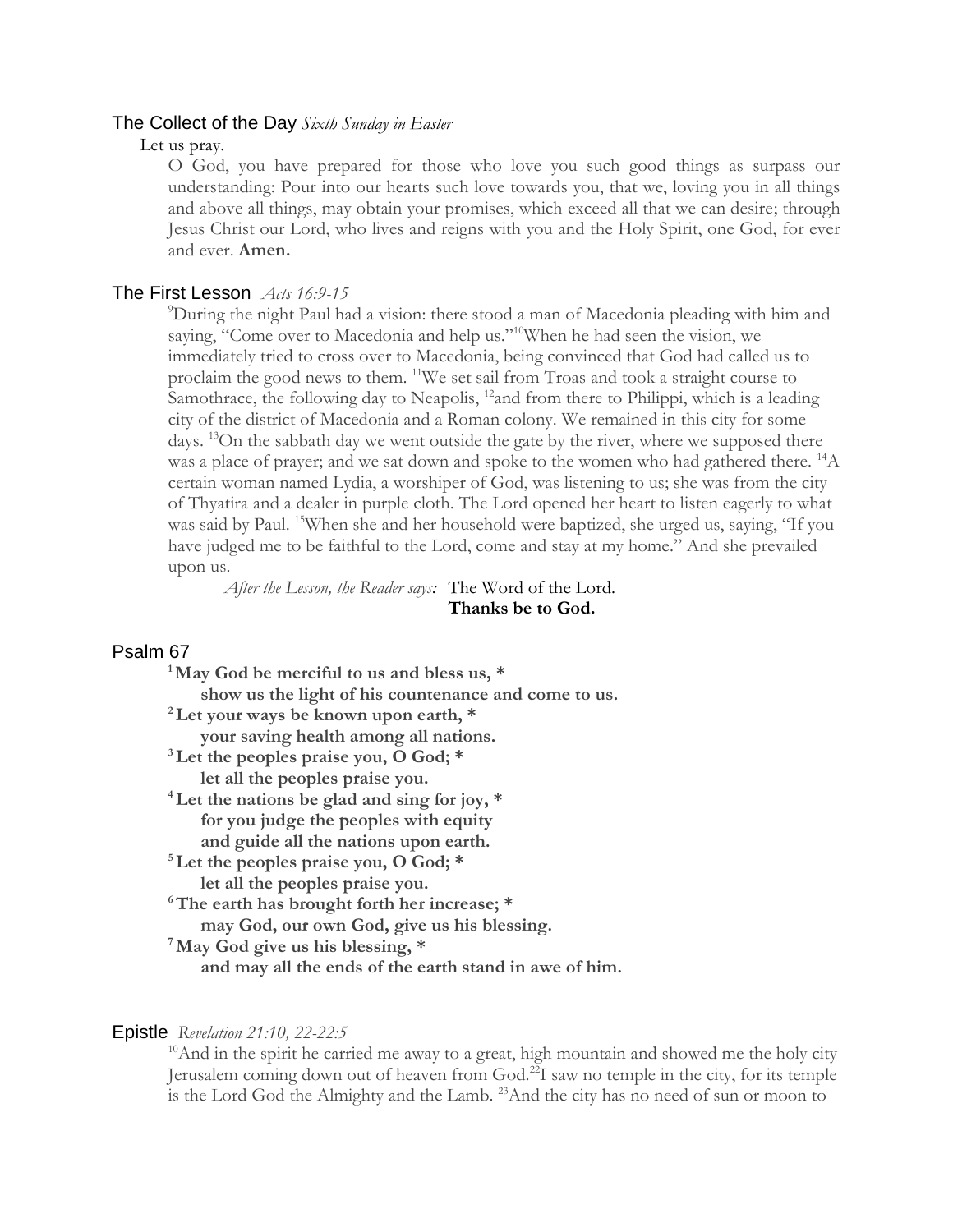shine on it, for the glory of God is its light, and its lamp is the Lamb.  $24$ The nations will walk by its light, and the kings of the earth will bring their glory into it. <sup>25</sup>Its gates will never be shut by day—and there will be no night there.<sup>26</sup>People will bring into it the glory and the honor of the nations. <sup>27</sup>But nothing unclean will enter it, nor anyone who practices abomination or falsehood, but only those who are written in the Lamb's book of life. <sup>1</sup>Then the angel showed me the river of the water of life, bright as crystal, flowing from the throne of God and of the Lamb <sup>2</sup>through the middle of the street of the city. On either side of the river is the tree of life with its twelve kinds of fruit, producing its fruit each month; and the leaves of the tree are for the healing of the nations. <sup>3</sup>Nothing accursed will be found there any more. But the throne of God and of the Lamb will be in it, and his servants will worship him; <sup>4</sup>they will see his face, and his name will be on their foreheads. <sup>5</sup>And there will be no more night; they need no light of lamp or sun, for the Lord God will be their light, and they will reign forever and ever.

*After the Lesson, the Reader says:* The Word of the Lord.  **Thanks be to God.**

Gradual Hymn #517.. *How Lovely is Thy Dwelling Place…final verse follows the Gospel Reading*

### *The Gospel opens:* The Holy Gospel of our Lord and Savior Jesus Christ according to John.  **Glory to you, Lord Christ.**

#### The Holy Gospel *John 14:23-29*

 $^{23}$ Jesus answered him, "Those who love me will keep my word, and my Father will love them, and we will come to them and make our home with them. <sup>24</sup>Whoever does not love me does not keep my words; and the word that you hear is not mine, but is from the Father who sent me.  $^{25}$ <sup>1</sup> have said these things to you while I am still with you.  $^{26}$ But the Advocate, the Holy Spirit, whom the Father will send in my name, will teach you everything, and remind you of all that I have said to you.<sup>27</sup> Peace I leave with you; my peace I give to you. I do not give to you as the world gives. Do not let your hearts be troubled, and do not let them be afraid.<sup>28</sup>You heard me say to you, 'I am going away, and I am coming to you.' If you loved me, you would rejoice that I am going to the Father, because the Father is greater than I.  $^{29}$ And now I have told you this before it occurs, so that when it does occur, you may believe.

*The Gospel closes:* The Gospel of the Lord.  **Praise to you, Lord Christ.**

Gradual Hymn #517.. *How Lovely is Thy Dwelling Place ………………………final verse* 

The Sermon:……………..*The Rev. MaryJo Melberger*

#### The Nicene Creed

**We believe in one God, the Father, the Almighty, maker of heaven and earth, of all that is, seen and unseen. We believe in one Lord, Jesus Christ, the only Son of God,**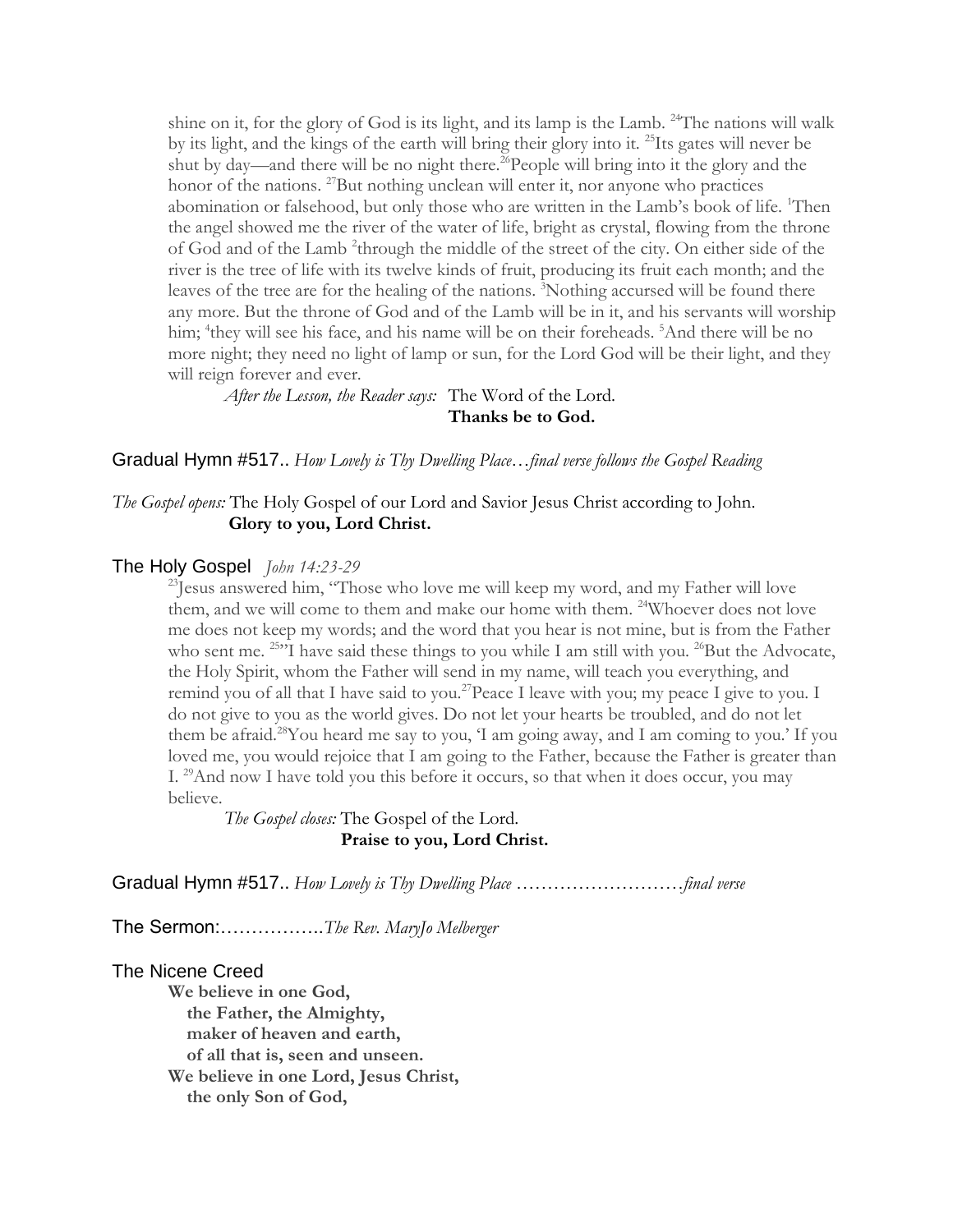**eternally begotten of the Father, God from God, Light from Light, true God from true God, begotten, not made, of one Being with the Father. Through him all things were made. For us and for our salvation he came down from heaven: by the power of the Holy Spirit he became incarnate from the Virgin Mary, and was made man. For our sake he was crucified under Pontius Pilate; he suffered death and was buried. On the third day he rose again in accordance with the Scriptures; he ascended into heaven and is seated at the right hand of the Father. He will come again in glory to judge the living and the dead, and his kingdom will have no end. We believe in the Holy Spirit, the Lord, the giver of life, who proceeds from the Father and the Son. With the Father and the Son he is worshiped and glorified. He has spoken through the Prophets. We believe in one holy catholic and apostolic Church. We acknowledge one baptism for the forgiveness of sins. We look for the resurrection of the dead, and the life of the world to come. Amen.**

### Prayers of the People

*The congregational response to each petition:* **The Lord is risen indeed. Alleluia!!**

#### Exchange of the Peace

May the peace of the Lord be always with you. **And also with you.**

### ANNOUNCEMENTS

OFFERTORY ANTHEM Hymn WLP 752………………. *There's a Sweet, Sweet Spirit*

# **THE HOLY COMMUNION**

The Great Thanksgiving *Eucharistic Prayer B* The Lord be with you. **And also with you** Lift up your hearts. **We lift them to the Lord.** Let us give thanks to the Lord our God **It is right to give God thanks and praise.**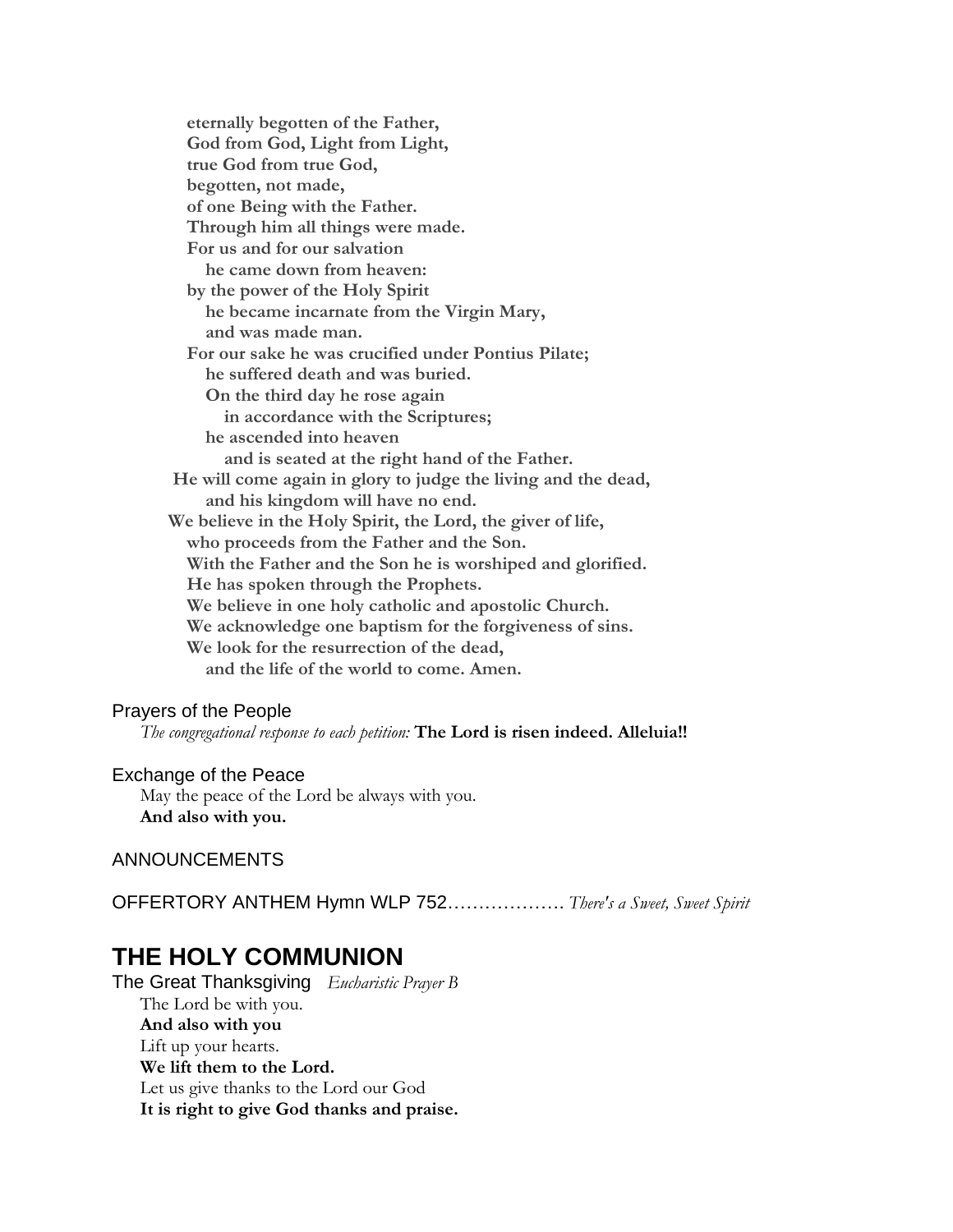It is right, and a good and joyful thing, always and everywhere . . . who forever sing this hymn to proclaim the glory of your Name:

### **S-129**

**Holy, holy, holy Lord, God of power and might: Heaven and earth are full of your glory. Hosanna in the highest. Blessed is He who comes in the name of the Lord. Hosanna in the highest.**

We give you thanks, O God, for the goodness and love which you have made known  $\dots$ Therefore, according to his command, O Father:

**We remember his death, We proclaim his resurrection, We await his coming in glory;**

And we offer our sacrifice of praise and thanksgiving to you ... all glory and honor is yours, Almighty Father, now and forever. **AMEN.**

### The Lord's Prayer

And now, as our Savior Christ has taught us, we are bold to pray: **Our Father, who art in heaven, hallowed be thy Name, thy kingdom come, thy will be done, on earth as it is in heaven. Give us this day our daily bread. And forgive us our trespasses, as we forgive those who trespass against us. And lead us not into temptation, but deliver us from evil. For thine is the kingdom, and the power, and the glory, forever and ever. Amen.**

Breaking of the Bread & Invitation to Communion *A period of silence is kept.* Alleluia, Christ our Passover is sacrificed for us; **therefore let us keep the feast. Alleluia.**

### **S-157**

O Lamb of God, that takes away the sins of the world**, have mercy upon us.** O Lamb of God, that takes away the sins of the world**, have mercy upon us.** O Lamb of God, that takes away the sins of the world**, grant us thy peace.**

Sharing of Communion

COMMUNION MUSIC *Draw Us in the Spirit's Tether . . . . . . . . . . . . . . . . . . . Harold Friedell* Chancel Choir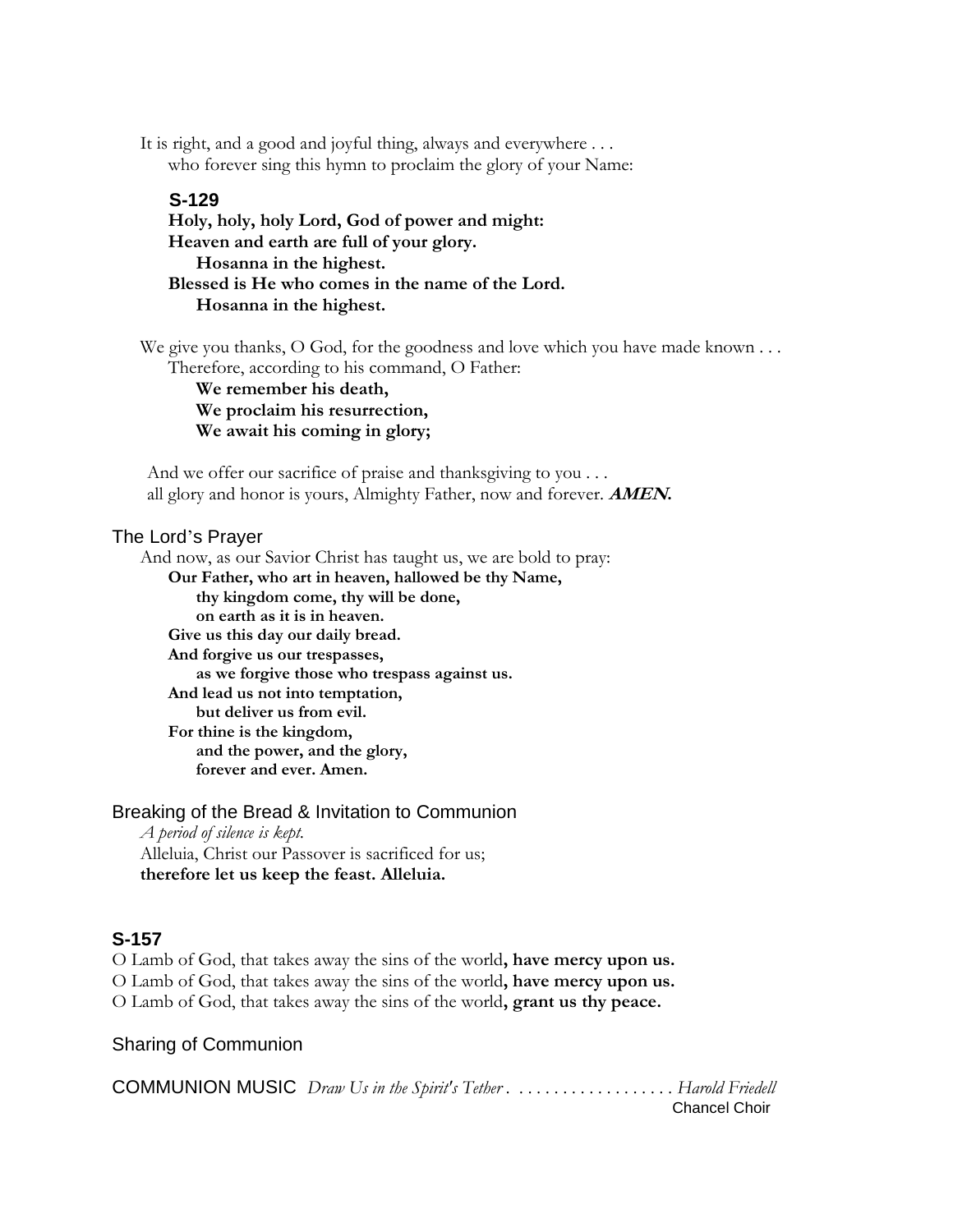### Prayer of Thanksgiving & Mission

Let us pray.

**Almighty and everliving God, we thank you for feeding us with the spiritual food of the most precious Body and Blood of your Son our Savior Jesus Christ; and for assuring us in these holy mysteries that we are living members of the Body of your Son, and heirs of your eternal kingdom. And now, Father, send us out to do the work you have given us to do, to love and serve you as faithful witnesses of Christ our Lord. To him, to you, and to the Holy Spirit, be honor and glory, now and forever. Amen.**

# The Blessing of Prayer Shawls

### The Blessing

May the truth of the empty tomb – the astonishing reality of Jesus' resurrection – keep you fearless and sure that, with Mary Magdalene, Mary and Salome, Peter and the disciples, you too will see the Resurrected One again and again in this life, and in the age to come. May the power of God's endless love surround you and guide you, this day and always. And may the blessing of God –

Father, Son and Holy Spirit – be with you from this day forward. **Amen.**

### CLOSING HYMN # 409*The Spacious Firmament on High*

### Dismissal

Go from this place renewed and strong, knowing that the Lord is alive, almighty and present. Look for the blessings that await you in the week ahead. Weep with those who weep. Rejoice with those who celebrate. Proclaim the Good News of hope, promise and eternal life. Alleluia! Alleluia! **Thanks be to God. Alleluia! Alleluia!**

POSTLUDE*Nun Bitten Wir Den Heiligen Geist (We Pray Now to the Holy Spirit).. . . .. . . . . . . . . . . . . . . . . . . . . . . . . . . . . . . . . . . . . . . . . . . . . . . . . . . . . . . . . . . . . . . . . . . . . . .* Dietrich Buxtehude

# ANNOUNCEMENTS & NOTICES

### SUMMER OFFICE HOURS BEGIN THIS WEEK

From Memorial Day through Labor Day, the parish office hours change:

- Monday through Thursday, 9:30am-2:30pm
- Friday through Sunday, closed

### VBS 2022: MONUMENTAL!!

Our annual VBS program will be back in person this year!! The theme is "MONUMENTAL, Celebrating God's Greatness!" For more information and to register, head to the website. We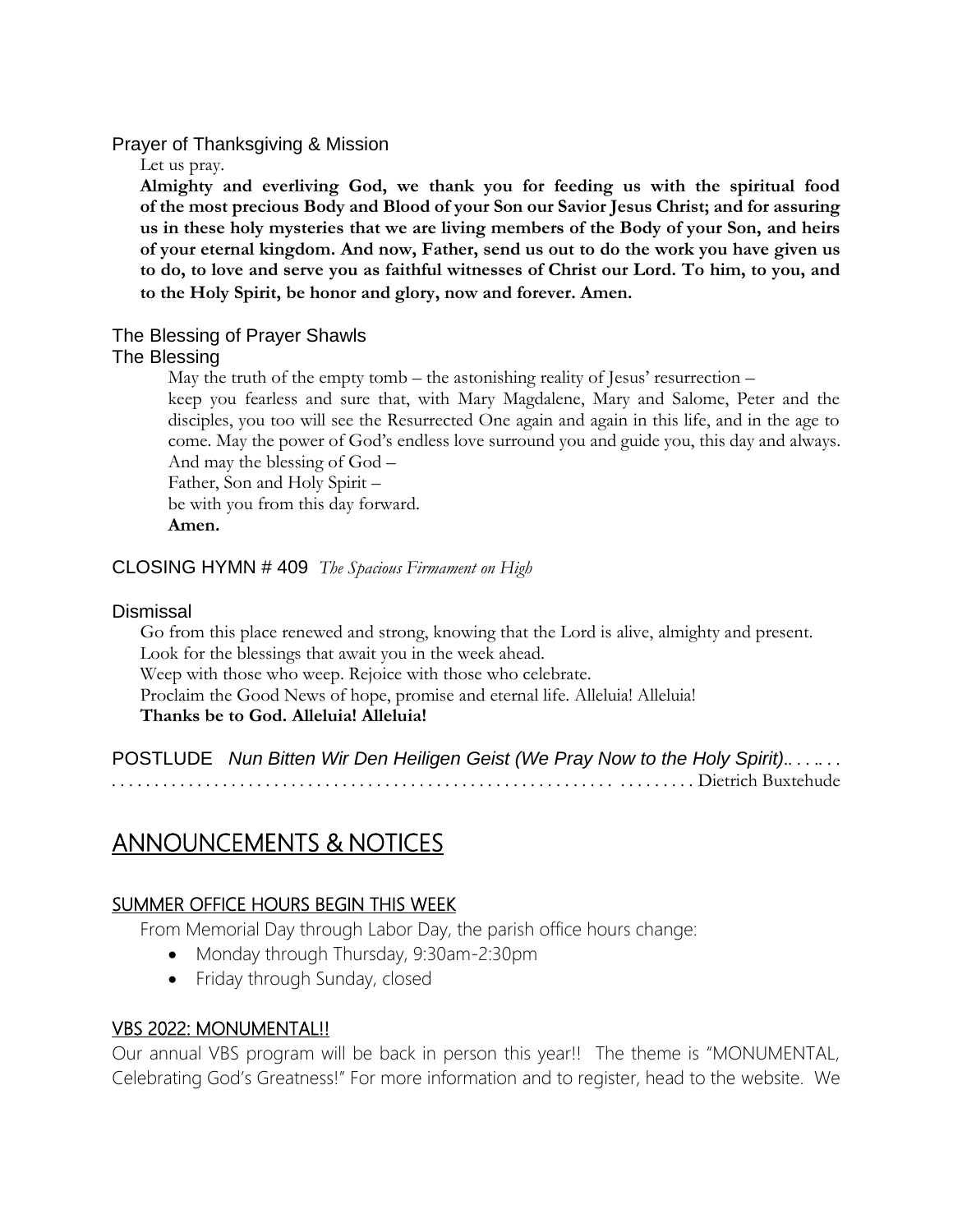have lots of fun in store!! We are also in need of volunteers-so please reach out to Tiffany Reichley if you are willing to lend a hand!

# A NEW WAY TO TEMPORARILY FOSTER CHILDREN IN NEED

Catholic Social Services (CSS) is actively recruiting families to welcome unaccompanied minor children into their homes. These children have come here alone from Mexico or Central America and may have experienced significant trauma. What they need are caring individuals or families willing to provide a supportive and caring home environment for 2 weeks up to 3 months, while they wait to be reunited with their family members. The children attend a daily education program located in Northeast Philadelphia. Households within about a half-hour commute commuting distance to the program would be preferable. Being able to speak some Spanish would be helpful but not required. Please contact Iris Puhiera at [ipuhiera@chs-adphila.org](mailto:ipuhiera@chs-adphila.org) or (267) 975-9241 for more information. And our parishioner, John Stoller, is participating in the program and is willing to speak with you about his experience.

# ADDRESSING SUMMER HUNGER IN OUR COMMUNITY

The end of the school year is less than a month away. Families that rely on school breakfast and lunch programs for their school-age children will need kid-friendly foods throughout the summer months to feed their families. Keystone Opportunity Center in Souderton is working to meet that urgent need from mid-June to mid-August. This past month, the food pantry served families with a combined total of 156 children.

To address this issue, the Center is sponsoring a KIDS SUMMER FOOD BAG program. Reusable shopping bags will be filled with non-perishable food items and distributed to families in need. They estimate they will need 468 bags of kid-friendly food to keep these children fed while school is out.

Here at Messiah, we will be collecting funds to purchase requested food items (see below). Our goal is to fill at least 30 bags of food. Your donations will be used to purchase the requested food items to fill each bag. And the children attending Messiah's Vacation Bible School will assemble the food bags as a service project for delivery to the Center.

If you wish to contribute – and we hope everyone will – please make your check out to "*Rector's Discretionary Fund*"; and be sure to note "*Summer Food Bags*" in the notation line. Our community's children thank you for your generosity and support!

Each bag will contain the following items:

- Macaroni & cheese
- Juice boxes
- Breakfast cereal (low sugar)
- Spaghettios w/ meatballs
- Granola bars, fruit snacks, peanut butter crackers
- Peanut butter & jelly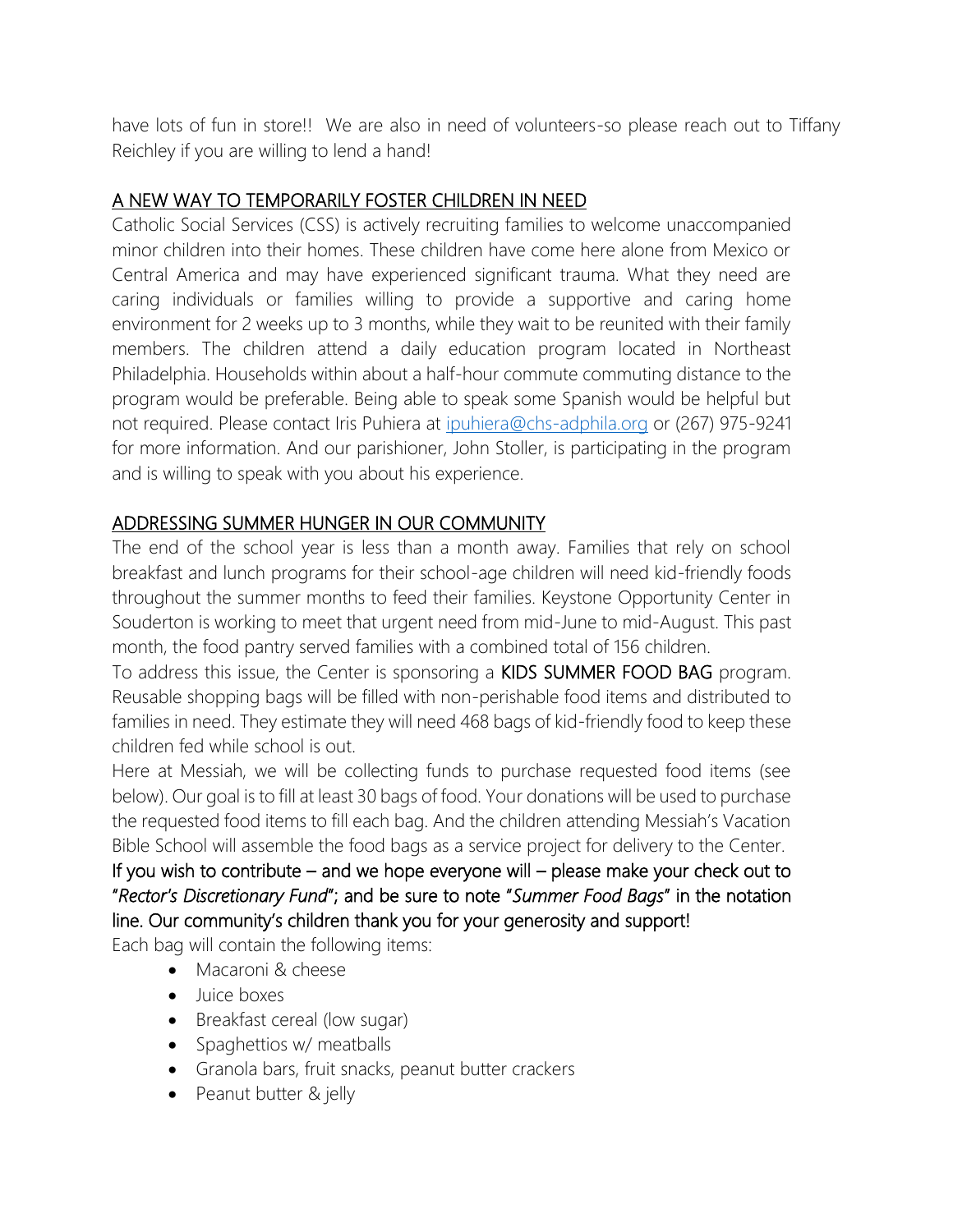- Pudding cups, fruit cups
- Applesauce cups
- Tuna or chicken salad kits
- Goldfish crackers, microwave popcorn
- Frisbee, bubbles, craft packets

### COVID UPDATE & REMINDERS

Two weeks ago, 150 clergy of the Diocese of PA gathered in Cape May with Bishop Gutierrez. Having been cancelled for the past two years due to the pandemic, it was a wonderful time to greet old friends and welcome the new clergy who have come into the diocese over these past many months. Unfortunately, despite the requirement that all in attendance be fully vaccinated and boosted, in the days that followed the event more than 40 attendees reported that they had tested positive for the virus.

 This serves as a powerful reminder that COVID is still very present and will continue to be for months and perhaps years to come. Your health and safety are of utmost importance and because Omicron and its variants are so unpredictable, it is important to revisit what we know about the virus and what steps we can take to help prevent infection.

 On the bright side: The current variants, while more infectious, appear to be less virulent. This means that the illness they cause tends to be less severe. Moreover, while the vaccines may not be as effective in preventing infection by these variants, they do continue to be very effective against the risk of hospitalization and death. At the same time, it is important to bear in mind that the CDC currently classifies the entire region of our diocese as being "low risk", meaning people, particularly those who are vaccinated, can engage in any kind of activity at their own discretion.

 So what will Messiah do in light of these developments? First of all, we will not react in an alarmist manner, but thoughtfully and carefully. With the direction of the diocesan offices, we will continuously monitor the science and make adjustments to protocols as appropriate. None of these are new, but a reminder to be vigilant.

- Sunday services will continue to be held.
- While we will not require proof of full vaccination, vaccinations and boosters are highly recommended for all in attendance at church events.
- Please self-screen and stay home if you know you have been exposed or experiencing any of the following symptoms:
	- o Fever or chills
	- o Cough
	- o Shortness of breath or difficulty breathing
	- o Fatigue
	- o Muscle or body aches
	- o Headache
	- o Loss of taste or smell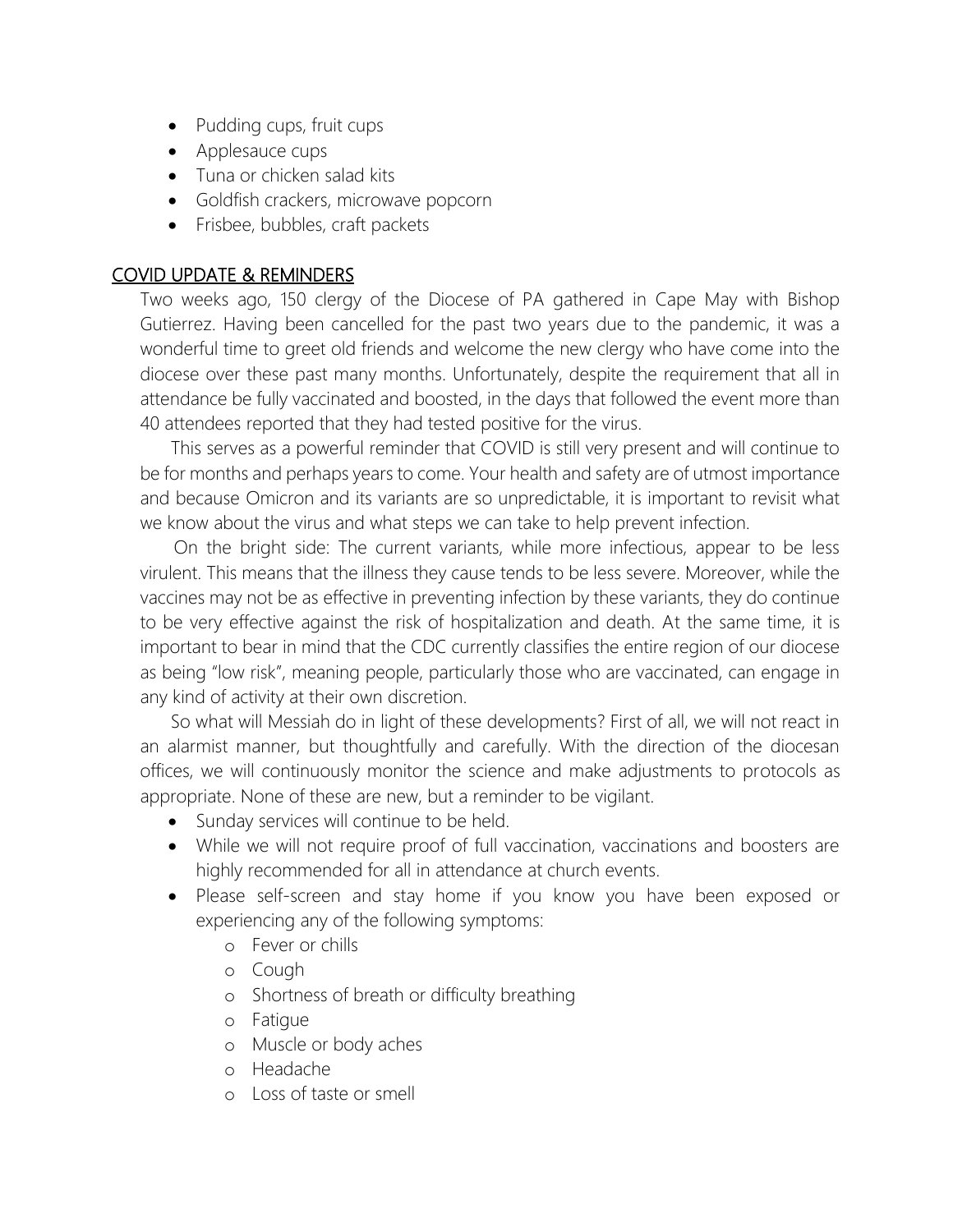- o Sore throat
- o Congestion or runny nose
- o Nausea or vomiting
- o Diarrhea
- If you choose to wear a mask, please wear a high-quality mask (N95, KN95, KF94), and ensure that it is properly worn (covering the nose and mouth, close fitting).
- Social distancing (more than 6 feet) is encouraged.
- Doors will remain open to allow as much airflow as possible.
- The 9:30 services will continue to be livestreamed, as well posted to the website for the week following.
- We will respect and honor the decisions of all parishioners regarding in-person attendance. No judgments.

Please, please, please - take care of yourselves - and one another. Together, with God's help and protection, we will get through this.

# VESTRY UPDATES

As part of the Annual Parish Meeting held on Sunday, May 1st, retiring members were thanked for their three years of service in this important ministry of leadership and guidance within the parish. Retiring members include:

- Cheryl Berry
- Megan Myers
- Michael Stinson
- Paul Vollmar

And four new members were unanimously selected by acclimation:

- Sue Hess
- Dale Murphy
- Warren Tudgay
- Cathy Wallace

Welcome to these new individuals as they begin their three-year terms of service. We thank them for offering their time and talents, and dedicating themselves to this ministry.

Continuing to serve are the following parishioners:

- Officers: Barbara Stevenson, Warden; Sam Frenkel, Treasurer; Tina Madison, Clerk
- Class of 2023: Tim Beaver, Jennifer Marsh, Jon Marshall, Mercer Sisson
- Class of 2024: Joan Benninghoff, Greg Honeyman, Lynn Mangan

ANNUAL MEETING RECTOR'S ADDRESS & PRESENTATIONS (finances, security system, property & grounds) are available for viewing on the parish website: messiahgwynedd.org. Copies of the handouts are available in the narthex.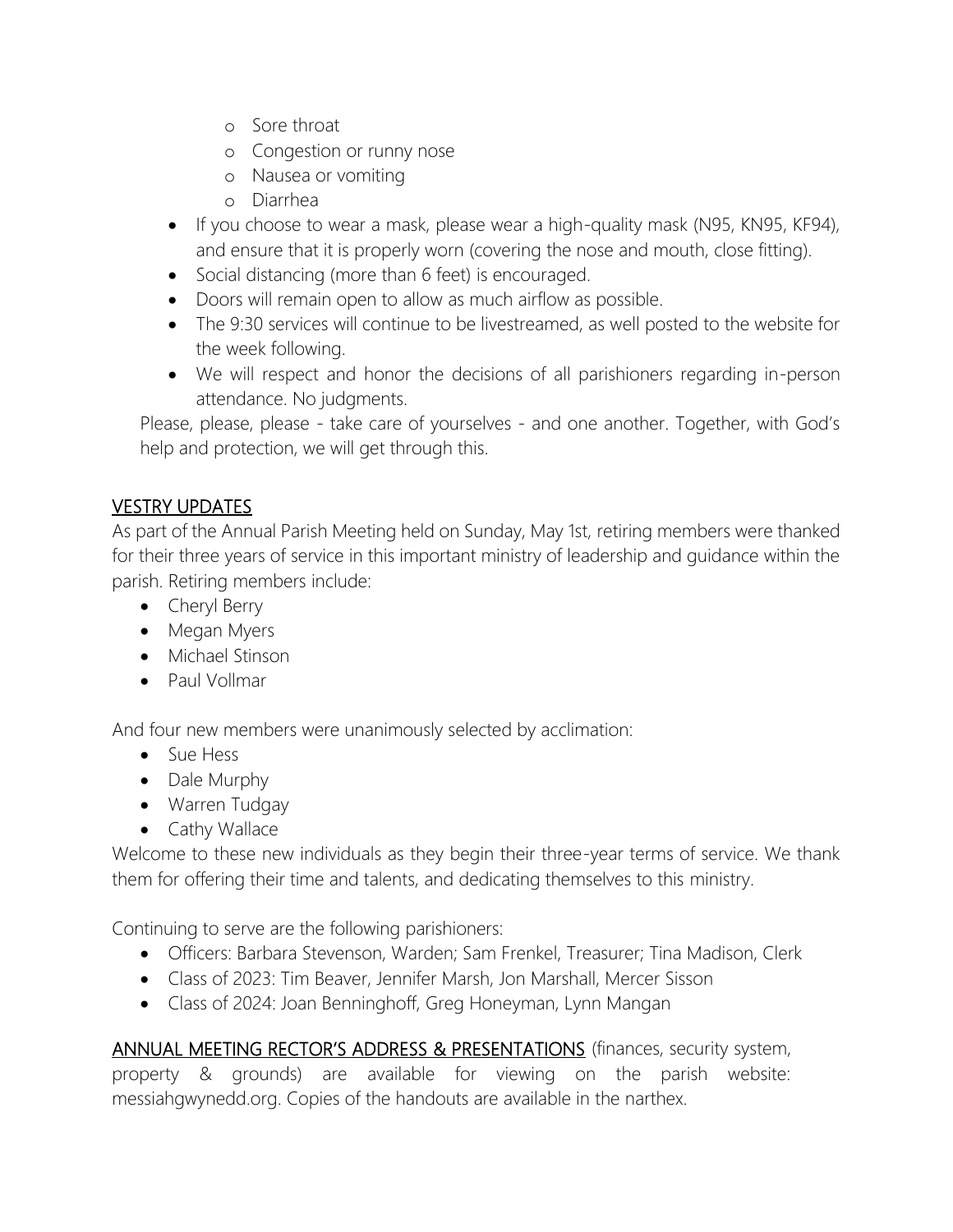### ALTAR FLOWERS

If you would like to honor a loved one(s) by dedicating the altar flowers in their name, please contact the church office. There are lots of open Sundays for the spring and summer! The suggested donation is \$60.

# *Walk in the footsteps of Jesus*!

### HOLY LAND PILGRIMAGE **MARCH 5-16, 2023 SPACES ARE LIMITED & BEGINNING TO FILL**

You are invited to join the clergy and other pilgrims from Church of the Messiah and Trinity Church, Princeton, as we walk in the footsteps of Jesus. Together, we will visit places of his birth, life, ministry, death, and resurrection. Our experienced personal guides will lead us in exploring ancient places, vibrant markets and modern museums in a land that is suspended between East and West, past and present.

### The cost - only  $$4,500.00$  – includes:

- Roundtrip airfare and airport transfers
- Accommodations for 10 nights
- All taxes, tips and gratuities
- Guides and entrance fees to all sites
- Daily meals (breakfast, lunch, dinner)
- Farewell banquet
- Three evening lectures
- Daily worship opportunities

A complete itinerary and additional details can be found in the narthex. And if you have questions, please feel free to contact the Rector for more information.

A deposit of \$500.00 secures your spot! But spaces are limited and are beginning to fill. Don't miss out on this wonderful opportunity for travel, education, inspiration, and fellowship!

### UPDATE: AID FOR UKRAINE

Thank you to all who have generously donated items for Ukrainian Humanitarian Relief! We recently delivered a literal truck load of diapers, protein bars, personal hygiene items, Tylenol and other necessities to the Sisters of Saint Basil the Great, located at Manor College in Jenkintown. While this group continues to collect donations to be shipped to Ukraine, support in the form of fundraising is now preferred to enable more immediate in-country help.

Therefore, we will discontinue collecting physical donations and ask that you please visit the following sites. These sites offer safe and vetted ways for you to make a difference!

Amazon link - frequently updated with current urgent needs

[https://www.amazon.com/hz/wishlist/ls/2XJRDF6MJQDC8?ref\\_=wl\\_share](https://www.amazon.com/hz/wishlist/ls/2XJRDF6MJQDC8?ref_=wl_share)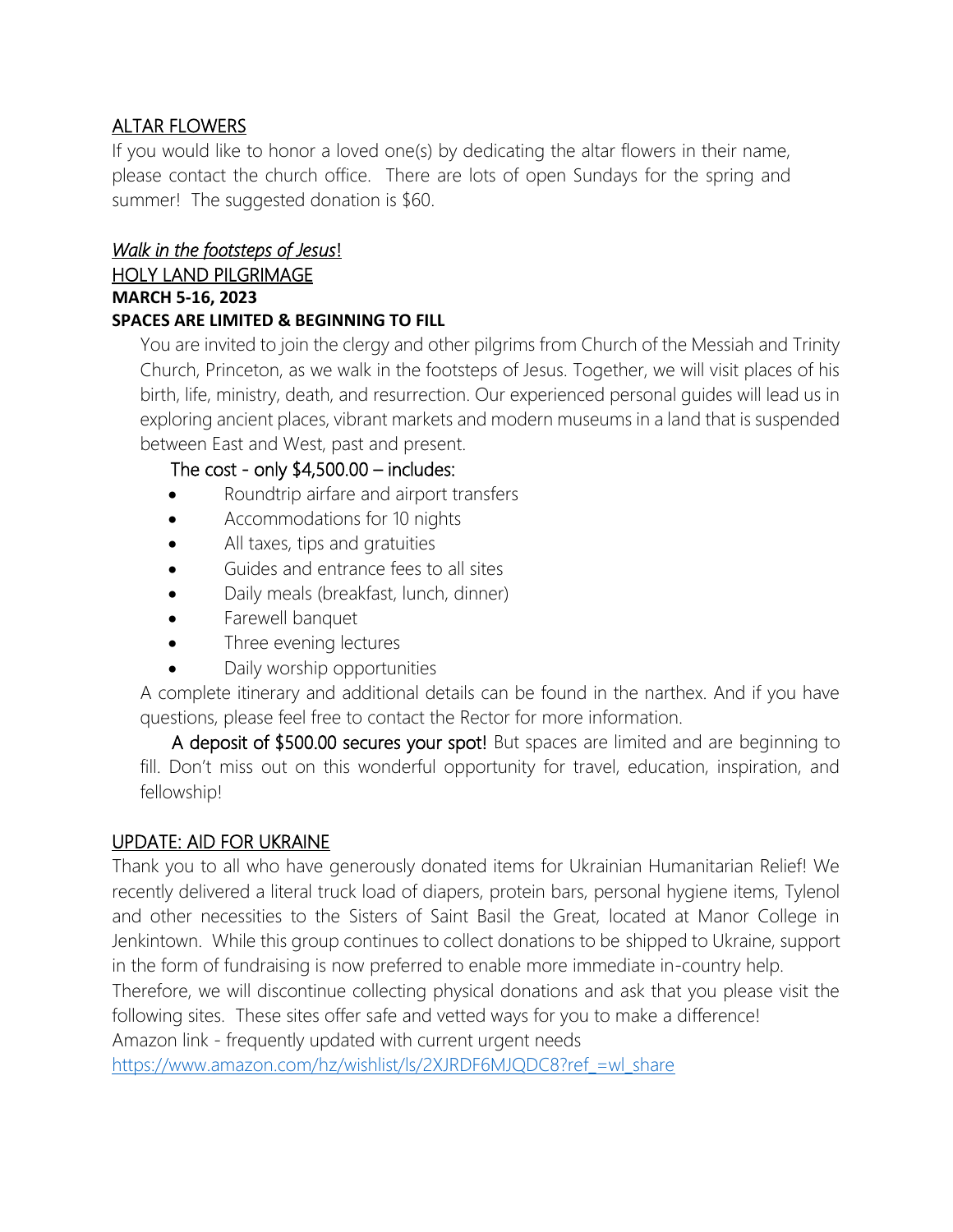Support Manor College (The Sisters of Saint Basil the Great) <https://manor.edu/about/supportukraine/>

The Ukrainian Educational and Cultural Center <https://www.ueccphila.org/>

Episcopal Relief & Development [www.episcopalrelief.org](https://www.episcopalrelief.org/press-resources/press-releases/2022-press-releases/supporting-humanitarian-response-to-the-crisis-in-ukraine/)

Support Manna On Main Street: As you do your weekly shopping, please pick up some non-perishable food items, toiletries and cleaning supplies. These donations can be left on the back pew of the church or left outside the Rector's office door. These will then be delivered to Manna to stock their shelves for distribution to meet clients' needs.

Weekly Parish Email Messages & Notifications: Each week, the Rector sends an email to all parishioners with important notifications and information about parish events and other happenings. If you are not currently receiving these messages, please contact the Church Office (215-699-9204; [office@messiahgwynedd.org\)](mailto:office@messiahgwynedd.org) so we can add you to the database.

If You Do Not Have Internet Access: Please contact the Church Office (215-699-9204; [office@messiahgwynedd.org\)](mailto:office@messiahgwynedd.org) so we can add you to the mailing list of those parishioners who receive hard copies of the messages and sermon by mail.

In Case of a Pastoral Emergency After Hours: Should you have an urgent need to contact the Rector outside of Church Office hours, please use his cell phone: 215-692-2667.

# ALTAR FLOWERS ARE DEDICATED

- To the glory of God and our Risen Lord
- In honor of Lee Mangan's Birthday by Lynn Mangan

# BIRTHDAYS IN THE WEEK AHEAD

- J.T. Stavely
- Janice Zintner
- Neil Brady
- Jameson Reichley
- Effie Alpert
- Nancy Alpert-Sisson
- Tom Mangan